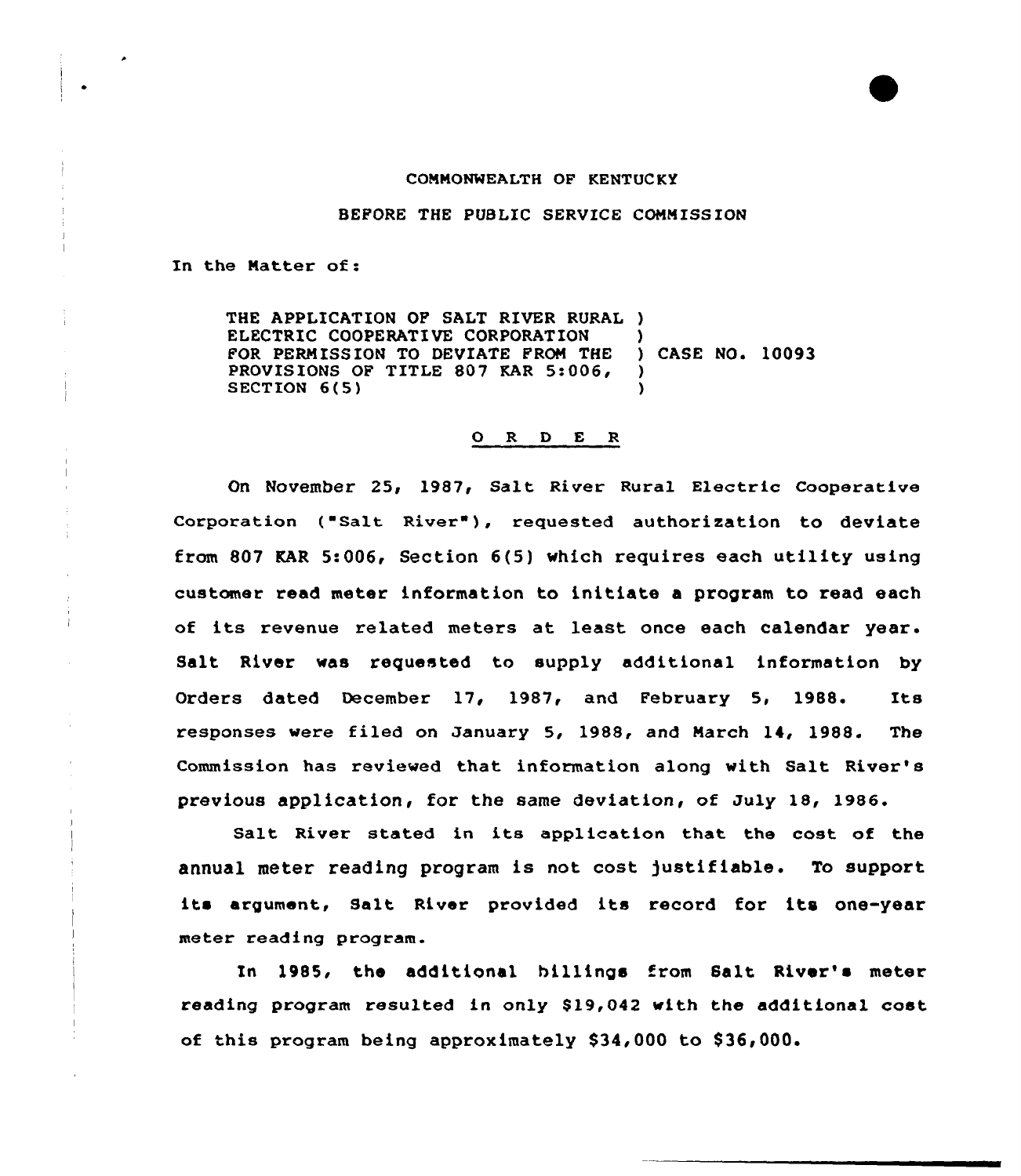In 1987, the additional billings from the meter reading program vere \$18,741.87 and the total cost of the meter reading program vas \$47,877.11<sup>~</sup>

The above figures show that while there was a decrease in the amount of revenue lost due to underestimating, tampering, and illegal connections of customers from 1985 to 1987, the cost of the annual meter reading program increased.

Salt River projects an annual cost of \$16,925.44 based on the assumption that one-third of the meters will be read each year. In addition to this figure, allowances must be made for usage increases, cost of living, and benefit increases.

## FINDINGS AND ORDERS

The Commission, having considered the evidence of record and being advised, is of the opinion and finds that:

1. Salt River should be granted authority to deviate from 807 EAR 5!006< Section 6(5).

2. Salt River should maintain adequate Customer service by reading one third of its total number of meters per year rather than 100 percent of its meters per year.

3. Salt River should maintain adequate records pertaining to its meter reading program to sufficiently document the costs associated with meter reading and any revenues generated from errors or other improprieties detected by meter readings.

4. Salt River should be economically advantaged by spreading out its annual meter reading budget over <sup>3</sup> years rather than over 1 year.

$$
-2-
$$